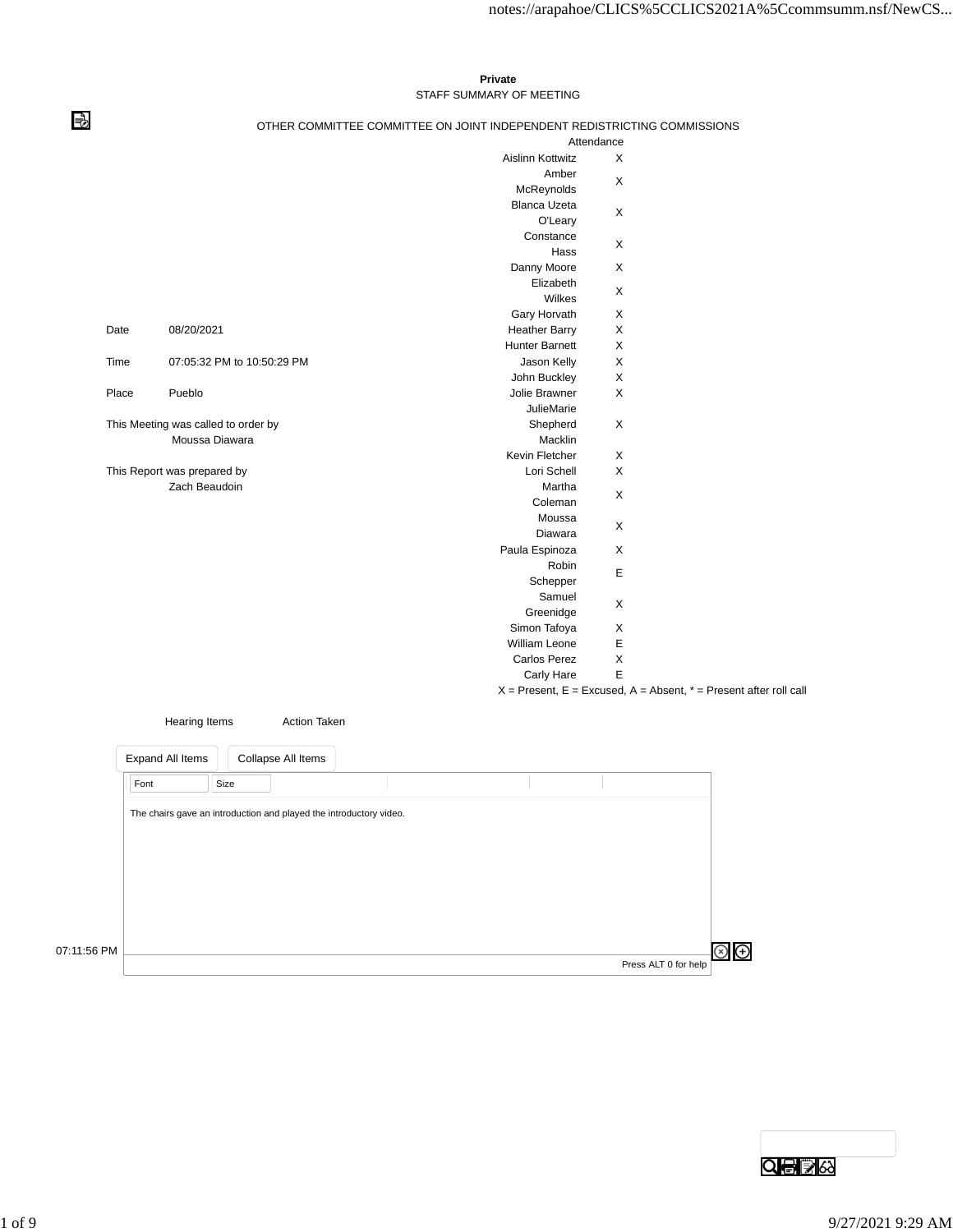| Mrs. Christy Fidura, representing self, testified. Mrs. Fidura testified that she moved to Pueblo for particular reasons. She continued to<br>discuss many of those reasons and why she believes Pueblo County shouldn't be split.<br>Press ALT 0 for help<br>Font<br>Size<br>Mr. Dennis Chappell, representing self, testified. Mr. Chappell testified that Pueblo County should be a full county district. He would also<br>like to expand HD 50 to include Pueblo West with Pueblo and discussed how he would like to alter the districts.<br>(x)<br>Press ALT 0 for help<br>Font<br>Size<br>Mr. Bill Thiebaut, representing self, testified. Mr. Thiebaut presented his map to the commissioners and discussed how he drew his<br>districts.<br>Press ALT 0 for help<br>Font<br>Size<br>Mrs. Breta Ross, representing self, testified. Mrs. Ross testified that she created a map that has a CD along the bottom of the state to<br>cover the interests of the community. She also discussed the challenges that the community face.<br>Press ALT 0 for help<br>Font<br>Size<br>Frances A Koncilja, representing self, testified. Ms. Koncilja testified that the southern congressional district should be focused on the<br>watershed and pay attention to the communities of interest.<br>Press ALT 0 for help |             | Font | Size |  |  |  |
|-----------------------------------------------------------------------------------------------------------------------------------------------------------------------------------------------------------------------------------------------------------------------------------------------------------------------------------------------------------------------------------------------------------------------------------------------------------------------------------------------------------------------------------------------------------------------------------------------------------------------------------------------------------------------------------------------------------------------------------------------------------------------------------------------------------------------------------------------------------------------------------------------------------------------------------------------------------------------------------------------------------------------------------------------------------------------------------------------------------------------------------------------------------------------------------------------------------------------------------------------------------------------------------------------------------------------|-------------|------|------|--|--|--|
|                                                                                                                                                                                                                                                                                                                                                                                                                                                                                                                                                                                                                                                                                                                                                                                                                                                                                                                                                                                                                                                                                                                                                                                                                                                                                                                       |             |      |      |  |  |  |
|                                                                                                                                                                                                                                                                                                                                                                                                                                                                                                                                                                                                                                                                                                                                                                                                                                                                                                                                                                                                                                                                                                                                                                                                                                                                                                                       |             |      |      |  |  |  |
|                                                                                                                                                                                                                                                                                                                                                                                                                                                                                                                                                                                                                                                                                                                                                                                                                                                                                                                                                                                                                                                                                                                                                                                                                                                                                                                       |             |      |      |  |  |  |
| $\bigoplus$<br>$\bigoplus$                                                                                                                                                                                                                                                                                                                                                                                                                                                                                                                                                                                                                                                                                                                                                                                                                                                                                                                                                                                                                                                                                                                                                                                                                                                                                            |             |      |      |  |  |  |
| Θ<br>$\circledcirc$<br>$\circledcirc$                                                                                                                                                                                                                                                                                                                                                                                                                                                                                                                                                                                                                                                                                                                                                                                                                                                                                                                                                                                                                                                                                                                                                                                                                                                                                 |             |      |      |  |  |  |
|                                                                                                                                                                                                                                                                                                                                                                                                                                                                                                                                                                                                                                                                                                                                                                                                                                                                                                                                                                                                                                                                                                                                                                                                                                                                                                                       |             |      |      |  |  |  |
|                                                                                                                                                                                                                                                                                                                                                                                                                                                                                                                                                                                                                                                                                                                                                                                                                                                                                                                                                                                                                                                                                                                                                                                                                                                                                                                       | 07:23:32 PM |      |      |  |  |  |
|                                                                                                                                                                                                                                                                                                                                                                                                                                                                                                                                                                                                                                                                                                                                                                                                                                                                                                                                                                                                                                                                                                                                                                                                                                                                                                                       |             |      |      |  |  |  |
|                                                                                                                                                                                                                                                                                                                                                                                                                                                                                                                                                                                                                                                                                                                                                                                                                                                                                                                                                                                                                                                                                                                                                                                                                                                                                                                       |             |      |      |  |  |  |
|                                                                                                                                                                                                                                                                                                                                                                                                                                                                                                                                                                                                                                                                                                                                                                                                                                                                                                                                                                                                                                                                                                                                                                                                                                                                                                                       |             |      |      |  |  |  |
|                                                                                                                                                                                                                                                                                                                                                                                                                                                                                                                                                                                                                                                                                                                                                                                                                                                                                                                                                                                                                                                                                                                                                                                                                                                                                                                       |             |      |      |  |  |  |
|                                                                                                                                                                                                                                                                                                                                                                                                                                                                                                                                                                                                                                                                                                                                                                                                                                                                                                                                                                                                                                                                                                                                                                                                                                                                                                                       |             |      |      |  |  |  |
|                                                                                                                                                                                                                                                                                                                                                                                                                                                                                                                                                                                                                                                                                                                                                                                                                                                                                                                                                                                                                                                                                                                                                                                                                                                                                                                       |             |      |      |  |  |  |
|                                                                                                                                                                                                                                                                                                                                                                                                                                                                                                                                                                                                                                                                                                                                                                                                                                                                                                                                                                                                                                                                                                                                                                                                                                                                                                                       |             |      |      |  |  |  |
|                                                                                                                                                                                                                                                                                                                                                                                                                                                                                                                                                                                                                                                                                                                                                                                                                                                                                                                                                                                                                                                                                                                                                                                                                                                                                                                       |             |      |      |  |  |  |
|                                                                                                                                                                                                                                                                                                                                                                                                                                                                                                                                                                                                                                                                                                                                                                                                                                                                                                                                                                                                                                                                                                                                                                                                                                                                                                                       | 07:29:28 PM |      |      |  |  |  |
|                                                                                                                                                                                                                                                                                                                                                                                                                                                                                                                                                                                                                                                                                                                                                                                                                                                                                                                                                                                                                                                                                                                                                                                                                                                                                                                       |             |      |      |  |  |  |
|                                                                                                                                                                                                                                                                                                                                                                                                                                                                                                                                                                                                                                                                                                                                                                                                                                                                                                                                                                                                                                                                                                                                                                                                                                                                                                                       |             |      |      |  |  |  |
|                                                                                                                                                                                                                                                                                                                                                                                                                                                                                                                                                                                                                                                                                                                                                                                                                                                                                                                                                                                                                                                                                                                                                                                                                                                                                                                       |             |      |      |  |  |  |
|                                                                                                                                                                                                                                                                                                                                                                                                                                                                                                                                                                                                                                                                                                                                                                                                                                                                                                                                                                                                                                                                                                                                                                                                                                                                                                                       |             |      |      |  |  |  |
|                                                                                                                                                                                                                                                                                                                                                                                                                                                                                                                                                                                                                                                                                                                                                                                                                                                                                                                                                                                                                                                                                                                                                                                                                                                                                                                       |             |      |      |  |  |  |
|                                                                                                                                                                                                                                                                                                                                                                                                                                                                                                                                                                                                                                                                                                                                                                                                                                                                                                                                                                                                                                                                                                                                                                                                                                                                                                                       |             |      |      |  |  |  |
|                                                                                                                                                                                                                                                                                                                                                                                                                                                                                                                                                                                                                                                                                                                                                                                                                                                                                                                                                                                                                                                                                                                                                                                                                                                                                                                       |             |      |      |  |  |  |
|                                                                                                                                                                                                                                                                                                                                                                                                                                                                                                                                                                                                                                                                                                                                                                                                                                                                                                                                                                                                                                                                                                                                                                                                                                                                                                                       |             |      |      |  |  |  |
|                                                                                                                                                                                                                                                                                                                                                                                                                                                                                                                                                                                                                                                                                                                                                                                                                                                                                                                                                                                                                                                                                                                                                                                                                                                                                                                       | 07:35:17 PM |      |      |  |  |  |
|                                                                                                                                                                                                                                                                                                                                                                                                                                                                                                                                                                                                                                                                                                                                                                                                                                                                                                                                                                                                                                                                                                                                                                                                                                                                                                                       |             |      |      |  |  |  |
|                                                                                                                                                                                                                                                                                                                                                                                                                                                                                                                                                                                                                                                                                                                                                                                                                                                                                                                                                                                                                                                                                                                                                                                                                                                                                                                       |             |      |      |  |  |  |
|                                                                                                                                                                                                                                                                                                                                                                                                                                                                                                                                                                                                                                                                                                                                                                                                                                                                                                                                                                                                                                                                                                                                                                                                                                                                                                                       |             |      |      |  |  |  |
|                                                                                                                                                                                                                                                                                                                                                                                                                                                                                                                                                                                                                                                                                                                                                                                                                                                                                                                                                                                                                                                                                                                                                                                                                                                                                                                       |             |      |      |  |  |  |
|                                                                                                                                                                                                                                                                                                                                                                                                                                                                                                                                                                                                                                                                                                                                                                                                                                                                                                                                                                                                                                                                                                                                                                                                                                                                                                                       |             |      |      |  |  |  |
|                                                                                                                                                                                                                                                                                                                                                                                                                                                                                                                                                                                                                                                                                                                                                                                                                                                                                                                                                                                                                                                                                                                                                                                                                                                                                                                       |             |      |      |  |  |  |
|                                                                                                                                                                                                                                                                                                                                                                                                                                                                                                                                                                                                                                                                                                                                                                                                                                                                                                                                                                                                                                                                                                                                                                                                                                                                                                                       |             |      |      |  |  |  |
|                                                                                                                                                                                                                                                                                                                                                                                                                                                                                                                                                                                                                                                                                                                                                                                                                                                                                                                                                                                                                                                                                                                                                                                                                                                                                                                       |             |      |      |  |  |  |
|                                                                                                                                                                                                                                                                                                                                                                                                                                                                                                                                                                                                                                                                                                                                                                                                                                                                                                                                                                                                                                                                                                                                                                                                                                                                                                                       |             |      |      |  |  |  |
|                                                                                                                                                                                                                                                                                                                                                                                                                                                                                                                                                                                                                                                                                                                                                                                                                                                                                                                                                                                                                                                                                                                                                                                                                                                                                                                       | 07:53:24 PM |      |      |  |  |  |
|                                                                                                                                                                                                                                                                                                                                                                                                                                                                                                                                                                                                                                                                                                                                                                                                                                                                                                                                                                                                                                                                                                                                                                                                                                                                                                                       |             |      |      |  |  |  |
|                                                                                                                                                                                                                                                                                                                                                                                                                                                                                                                                                                                                                                                                                                                                                                                                                                                                                                                                                                                                                                                                                                                                                                                                                                                                                                                       |             |      |      |  |  |  |
|                                                                                                                                                                                                                                                                                                                                                                                                                                                                                                                                                                                                                                                                                                                                                                                                                                                                                                                                                                                                                                                                                                                                                                                                                                                                                                                       |             |      |      |  |  |  |
|                                                                                                                                                                                                                                                                                                                                                                                                                                                                                                                                                                                                                                                                                                                                                                                                                                                                                                                                                                                                                                                                                                                                                                                                                                                                                                                       |             |      |      |  |  |  |
|                                                                                                                                                                                                                                                                                                                                                                                                                                                                                                                                                                                                                                                                                                                                                                                                                                                                                                                                                                                                                                                                                                                                                                                                                                                                                                                       |             |      |      |  |  |  |
|                                                                                                                                                                                                                                                                                                                                                                                                                                                                                                                                                                                                                                                                                                                                                                                                                                                                                                                                                                                                                                                                                                                                                                                                                                                                                                                       |             |      |      |  |  |  |
|                                                                                                                                                                                                                                                                                                                                                                                                                                                                                                                                                                                                                                                                                                                                                                                                                                                                                                                                                                                                                                                                                                                                                                                                                                                                                                                       |             |      |      |  |  |  |
|                                                                                                                                                                                                                                                                                                                                                                                                                                                                                                                                                                                                                                                                                                                                                                                                                                                                                                                                                                                                                                                                                                                                                                                                                                                                                                                       |             |      |      |  |  |  |
|                                                                                                                                                                                                                                                                                                                                                                                                                                                                                                                                                                                                                                                                                                                                                                                                                                                                                                                                                                                                                                                                                                                                                                                                                                                                                                                       | 08:02:18 PM |      |      |  |  |  |
|                                                                                                                                                                                                                                                                                                                                                                                                                                                                                                                                                                                                                                                                                                                                                                                                                                                                                                                                                                                                                                                                                                                                                                                                                                                                                                                       |             |      |      |  |  |  |
|                                                                                                                                                                                                                                                                                                                                                                                                                                                                                                                                                                                                                                                                                                                                                                                                                                                                                                                                                                                                                                                                                                                                                                                                                                                                                                                       |             |      |      |  |  |  |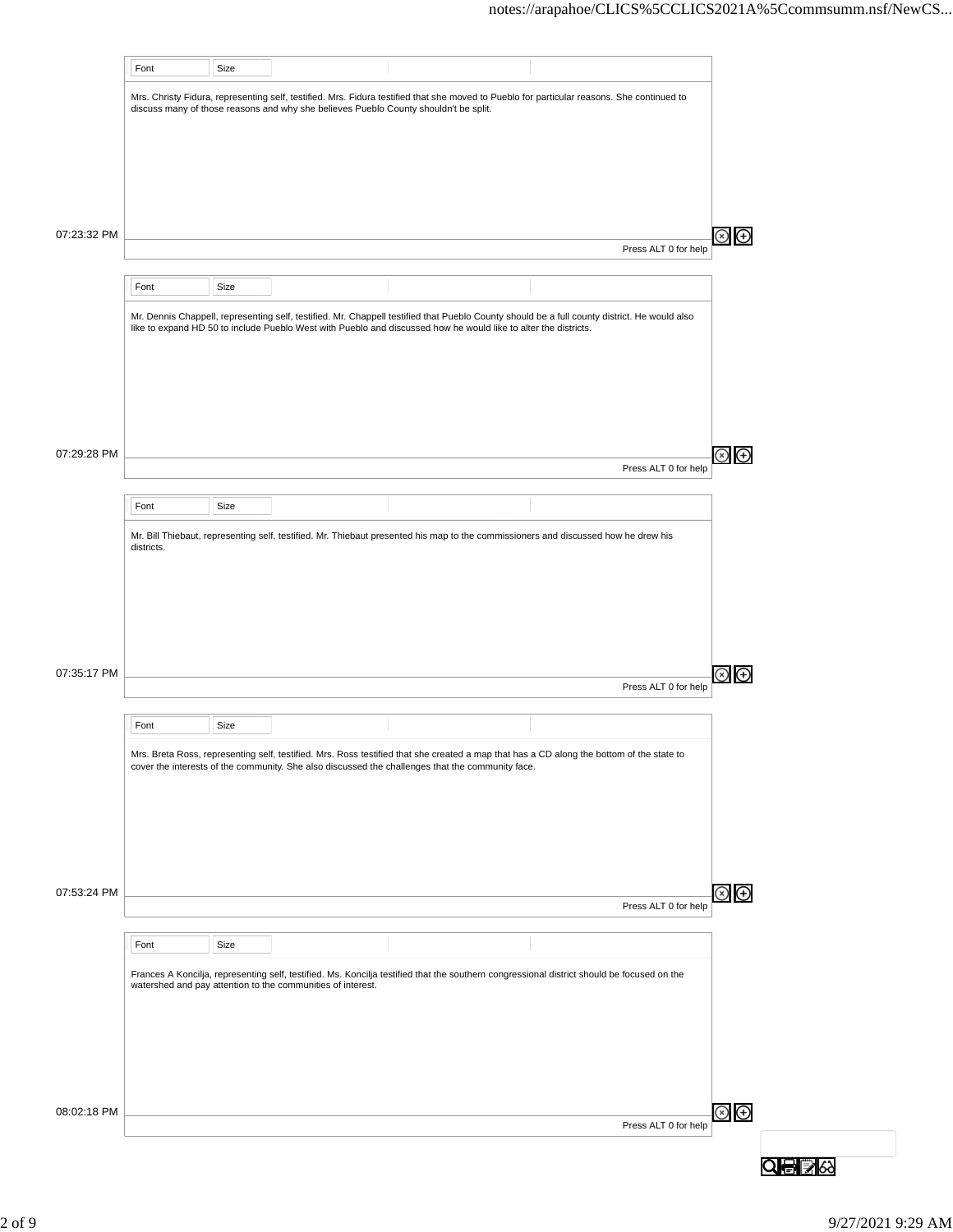|             | Font                                           | Size |                                                                                                                                                                                                                                                                                                                                                                       |  |                      |
|-------------|------------------------------------------------|------|-----------------------------------------------------------------------------------------------------------------------------------------------------------------------------------------------------------------------------------------------------------------------------------------------------------------------------------------------------------------------|--|----------------------|
|             |                                                |      | Mark Gaber, representing League of United Latin American Citizens (LULAC) & Colorado League of United Latin American Citizens<br>(Colorado LULAC), testified. Mr. Gaber testified that he believes that preliminary maps and staff memos didn't account for the potential<br>diluting of minority opportunity districts and discussed the associated legal decisions. |  |                      |
|             |                                                |      |                                                                                                                                                                                                                                                                                                                                                                       |  |                      |
| 08:12:32 PM |                                                |      |                                                                                                                                                                                                                                                                                                                                                                       |  |                      |
|             |                                                |      |                                                                                                                                                                                                                                                                                                                                                                       |  | Press ALT 0 for help |
|             | Font                                           | Size |                                                                                                                                                                                                                                                                                                                                                                       |  |                      |
|             |                                                |      | Dr. Velma Campbell, representing self, testified. Dr. Campbell testified that she would like Pueblo County to be as complete as possible<br>and would like to create a southern district. She discussed how she believes the district should be constructed.                                                                                                          |  |                      |
| 08:28:23 PM |                                                |      |                                                                                                                                                                                                                                                                                                                                                                       |  | Press ALT 0 for help |
|             | Font                                           | Size |                                                                                                                                                                                                                                                                                                                                                                       |  |                      |
|             | maps and his approach to competitiveness.      |      | Dr. Andrew Therriault, representing National Democratic Redistricting Committee, testified. Dr. Therriault testified that the congressional<br>commission is not evaluating competitiveness properly and continued to give examples of why. He continued to discuss the legislative                                                                                   |  |                      |
| 08:33:40 PM |                                                |      |                                                                                                                                                                                                                                                                                                                                                                       |  |                      |
|             |                                                |      |                                                                                                                                                                                                                                                                                                                                                                       |  | Press ALT 0 for help |
|             | Font                                           | Size |                                                                                                                                                                                                                                                                                                                                                                       |  |                      |
|             | presented and the reasoning for their changes. |      | Mr. Carlyle Currier, representing Colorado Farm Bureau, testified. Mr. Currier testified about the maps that the Colorado Farm Bureau                                                                                                                                                                                                                                 |  |                      |
| 08:38:38 PM |                                                |      |                                                                                                                                                                                                                                                                                                                                                                       |  | Press ALT 0 for help |
|             |                                                |      |                                                                                                                                                                                                                                                                                                                                                                       |  |                      |
|             | Font                                           | Size |                                                                                                                                                                                                                                                                                                                                                                       |  |                      |
|             | is also against a southern district.           |      | Mr. James Henderson, representing self, testified. Mr. Henderson said that he likes CD4 and how it represents his rural communities. He                                                                                                                                                                                                                               |  |                      |
|             |                                                |      |                                                                                                                                                                                                                                                                                                                                                                       |  |                      |
| 08:48:56 PM |                                                |      |                                                                                                                                                                                                                                                                                                                                                                       |  | Press ALT 0 for help |
|             |                                                |      |                                                                                                                                                                                                                                                                                                                                                                       |  |                      |
|             |                                                |      |                                                                                                                                                                                                                                                                                                                                                                       |  |                      |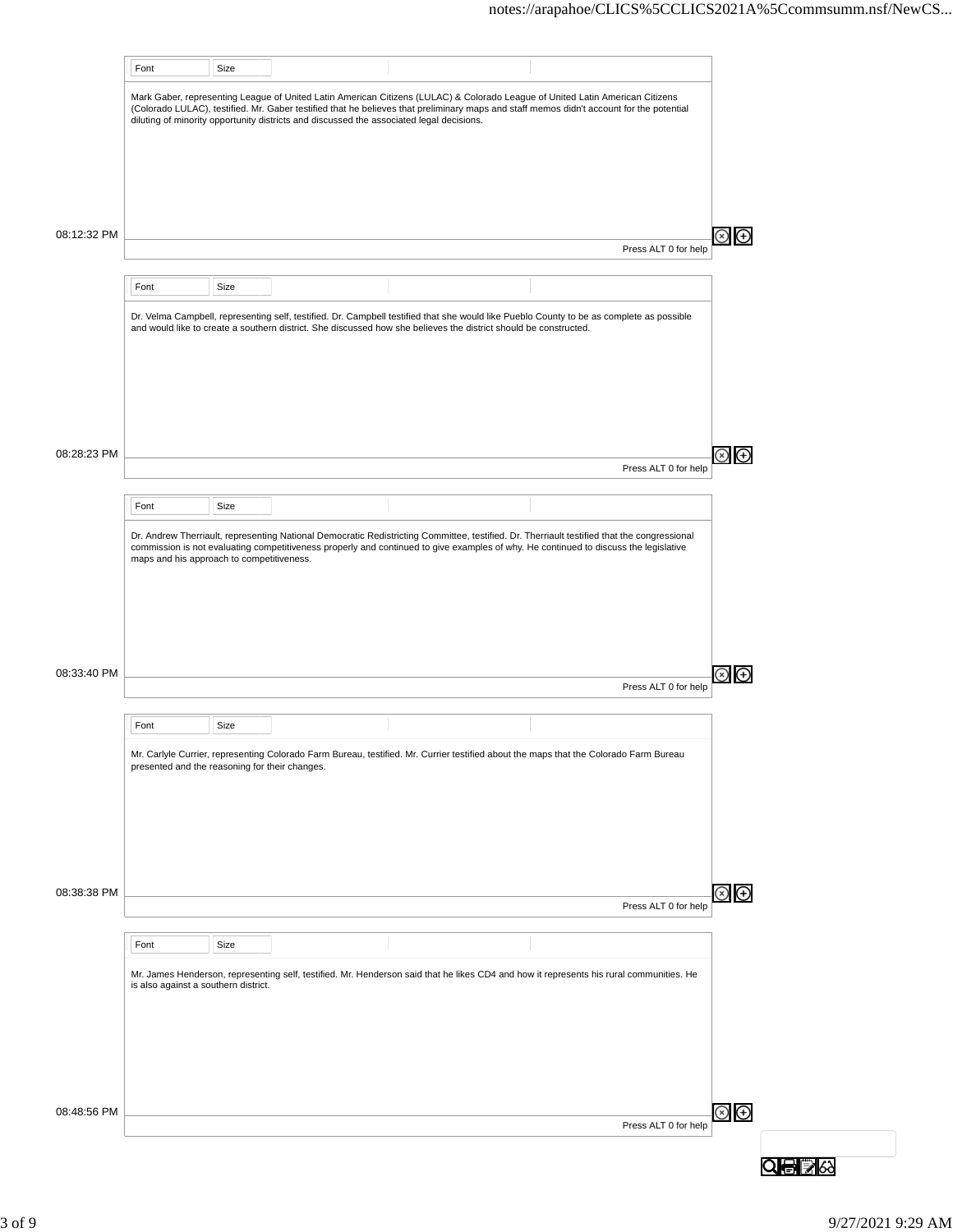|             | Font        | Size |                                                                                        |                                                                                                                                                                                                                                         |                      |                            |  |
|-------------|-------------|------|----------------------------------------------------------------------------------------|-----------------------------------------------------------------------------------------------------------------------------------------------------------------------------------------------------------------------------------------|----------------------|----------------------------|--|
|             |             |      |                                                                                        | William Redmond-Palmer, representing self, testified. Mr. Redmond-Palmer testified that he'd like to see a Pueblo and southern Colorado                                                                                                 |                      |                            |  |
|             |             |      | congressional district. He believes they should be represented as a whole in congress. |                                                                                                                                                                                                                                         |                      |                            |  |
|             |             |      |                                                                                        |                                                                                                                                                                                                                                         |                      |                            |  |
|             |             |      |                                                                                        |                                                                                                                                                                                                                                         |                      |                            |  |
|             |             |      |                                                                                        |                                                                                                                                                                                                                                         |                      |                            |  |
|             |             |      |                                                                                        |                                                                                                                                                                                                                                         |                      |                            |  |
| 08:54:55 PM |             |      |                                                                                        |                                                                                                                                                                                                                                         | Press ALT 0 for help | ⊕                          |  |
|             |             |      |                                                                                        |                                                                                                                                                                                                                                         |                      |                            |  |
|             | Font        | Size |                                                                                        |                                                                                                                                                                                                                                         |                      |                            |  |
|             | considered. |      |                                                                                        | James Eklund, representing self, testified. Mr. Eklund testified on water issues and agreements, and asked that water issues be                                                                                                         |                      |                            |  |
|             |             |      |                                                                                        |                                                                                                                                                                                                                                         |                      |                            |  |
|             |             |      |                                                                                        |                                                                                                                                                                                                                                         |                      |                            |  |
|             |             |      |                                                                                        |                                                                                                                                                                                                                                         |                      |                            |  |
|             |             |      |                                                                                        |                                                                                                                                                                                                                                         |                      |                            |  |
| 08:58:07 PM |             |      |                                                                                        |                                                                                                                                                                                                                                         |                      | ⊕                          |  |
|             |             |      |                                                                                        |                                                                                                                                                                                                                                         | Press ALT 0 for help |                            |  |
|             | Font        | Size |                                                                                        |                                                                                                                                                                                                                                         |                      |                            |  |
|             |             |      |                                                                                        | Alvin Rivera, representing self, testified. Mr. Rivera testified that the areassouth of Pueblo don't have much congressional representation                                                                                             |                      |                            |  |
|             |             |      | and that there has been little growth, so the area deserves different districts.       |                                                                                                                                                                                                                                         |                      |                            |  |
|             |             |      |                                                                                        |                                                                                                                                                                                                                                         |                      |                            |  |
|             |             |      |                                                                                        |                                                                                                                                                                                                                                         |                      |                            |  |
|             |             |      |                                                                                        |                                                                                                                                                                                                                                         |                      |                            |  |
|             |             |      |                                                                                        |                                                                                                                                                                                                                                         |                      |                            |  |
| 09:06:30 PM |             |      |                                                                                        |                                                                                                                                                                                                                                         | Press ALT 0 for help | $\left( \mathrm{+}\right)$ |  |
|             |             |      |                                                                                        |                                                                                                                                                                                                                                         |                      |                            |  |
|             | Font        | Size |                                                                                        |                                                                                                                                                                                                                                         |                      |                            |  |
|             |             |      |                                                                                        | Angela Giron, representing self, testified. Ms. Giron testified that a southern district would finally give Pueblo County's community of<br>interest a voice. She went on to give the history and some considerations for the district. |                      |                            |  |
|             |             |      |                                                                                        |                                                                                                                                                                                                                                         |                      |                            |  |
|             |             |      |                                                                                        |                                                                                                                                                                                                                                         |                      |                            |  |
|             |             |      |                                                                                        |                                                                                                                                                                                                                                         |                      |                            |  |
|             |             |      |                                                                                        |                                                                                                                                                                                                                                         |                      |                            |  |
| 09:12:22 PM |             |      |                                                                                        |                                                                                                                                                                                                                                         |                      | $\oplus$                   |  |
|             |             |      |                                                                                        |                                                                                                                                                                                                                                         | Press ALT 0 for help |                            |  |
|             | Font        | Size |                                                                                        |                                                                                                                                                                                                                                         |                      |                            |  |
|             |             |      |                                                                                        | Steve Nawrocki, representing self, testified. Mr. Nawrocki testified that by creating a southern district the map can help give the rural areas                                                                                         |                      |                            |  |
|             |             |      | and Pueblo the representation they've lost out on in the current map.                  |                                                                                                                                                                                                                                         |                      |                            |  |
|             |             |      |                                                                                        |                                                                                                                                                                                                                                         |                      |                            |  |
|             |             |      |                                                                                        |                                                                                                                                                                                                                                         |                      |                            |  |
|             |             |      |                                                                                        |                                                                                                                                                                                                                                         |                      |                            |  |
|             |             |      |                                                                                        |                                                                                                                                                                                                                                         |                      |                            |  |
| 09:18:31 PM |             |      |                                                                                        |                                                                                                                                                                                                                                         | Press ALT 0 for help | $\odot$ $\odot$            |  |
|             |             |      |                                                                                        |                                                                                                                                                                                                                                         |                      |                            |  |
|             |             |      |                                                                                        |                                                                                                                                                                                                                                         |                      |                            |  |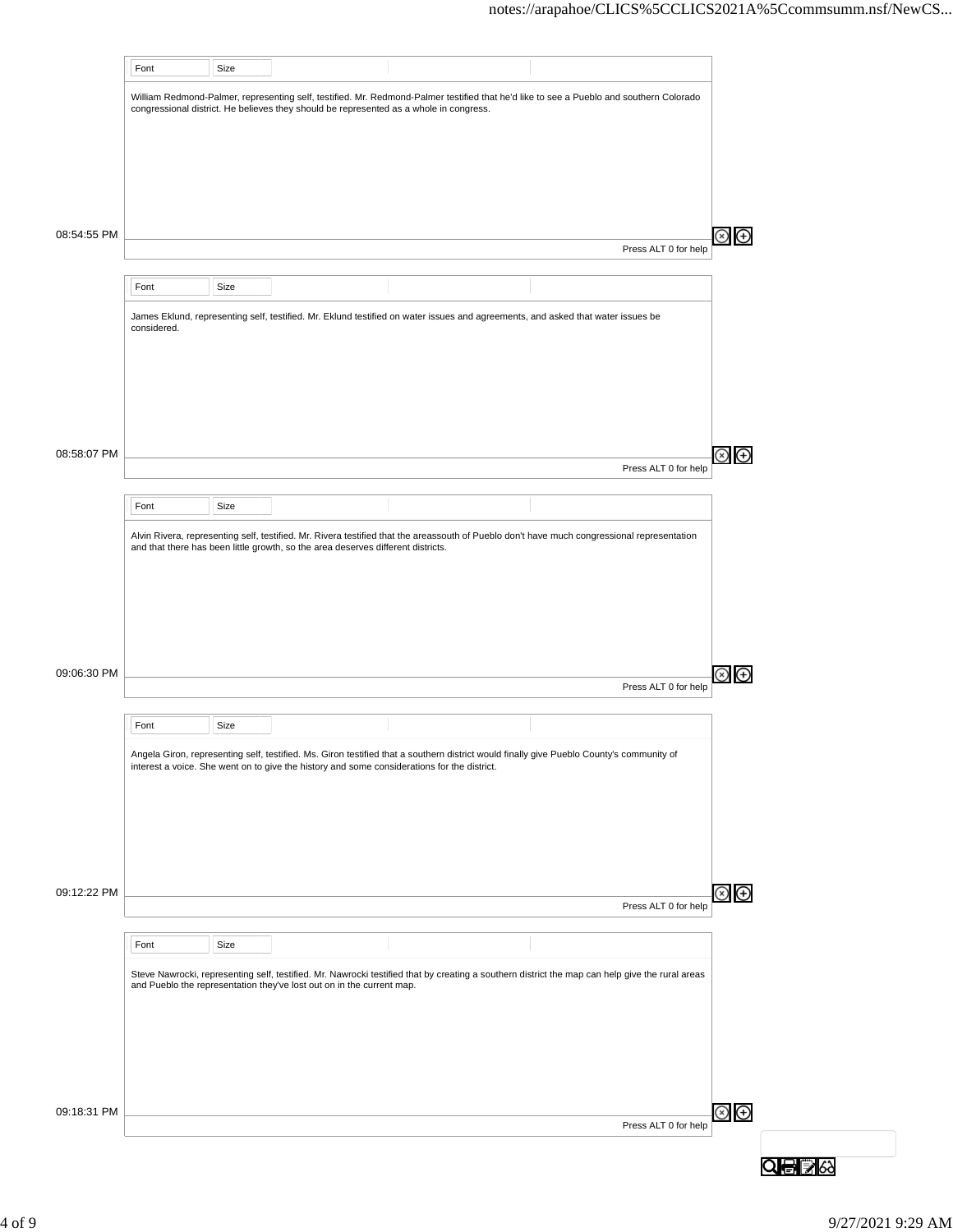|             | Font                                 | Size |                                                                               |                                                                                                                                                                                                                                                                                 |                      |                 |
|-------------|--------------------------------------|------|-------------------------------------------------------------------------------|---------------------------------------------------------------------------------------------------------------------------------------------------------------------------------------------------------------------------------------------------------------------------------|----------------------|-----------------|
|             |                                      |      | deep poverty barrier that restricts immigrants in rural from vital resources. | Yesenia Beascochea, representing self, testified. Ms. Beascochea testified that as a Mexican immigrant, she believes they are very<br>important in Pueblo and many other parts of the state. Yet, they aren't given much representation in rural areas and she feels there is a |                      |                 |
|             |                                      |      |                                                                               |                                                                                                                                                                                                                                                                                 |                      |                 |
|             |                                      |      |                                                                               |                                                                                                                                                                                                                                                                                 |                      |                 |
|             |                                      |      |                                                                               |                                                                                                                                                                                                                                                                                 |                      |                 |
| 09:21:39 PM |                                      |      |                                                                               |                                                                                                                                                                                                                                                                                 | Press ALT 0 for help | ⊗<br>⊕          |
|             | Font                                 | Size |                                                                               |                                                                                                                                                                                                                                                                                 |                      |                 |
|             |                                      |      | disadvantages and shared interests in this part of the state.                 | Barbara Clementi, representing self, testified. Ms. Clementi testified that she supports the creation of a southern district due to economic                                                                                                                                    |                      |                 |
|             |                                      |      |                                                                               |                                                                                                                                                                                                                                                                                 |                      |                 |
|             |                                      |      |                                                                               |                                                                                                                                                                                                                                                                                 |                      |                 |
|             |                                      |      |                                                                               |                                                                                                                                                                                                                                                                                 |                      |                 |
| 09:31:29 PM |                                      |      |                                                                               |                                                                                                                                                                                                                                                                                 |                      | ⊛<br>⊕          |
|             |                                      |      |                                                                               |                                                                                                                                                                                                                                                                                 | Press ALT 0 for help |                 |
|             | Font                                 | Size |                                                                               |                                                                                                                                                                                                                                                                                 |                      |                 |
|             |                                      |      | Colorado. He would like to see more attention paid to water and rural areas.  | Mr. John Singletary, representing self, testified. Mr. Singletary testified that the Arkansas River provides water to the south eastern part of                                                                                                                                 |                      |                 |
|             |                                      |      |                                                                               |                                                                                                                                                                                                                                                                                 |                      |                 |
|             |                                      |      |                                                                               |                                                                                                                                                                                                                                                                                 |                      |                 |
|             |                                      |      |                                                                               |                                                                                                                                                                                                                                                                                 |                      |                 |
| 09:36:53 PM |                                      |      |                                                                               |                                                                                                                                                                                                                                                                                 | Press ALT 0 for help | $\bigoplus$     |
|             |                                      |      |                                                                               |                                                                                                                                                                                                                                                                                 |                      |                 |
|             | Font                                 | Size |                                                                               |                                                                                                                                                                                                                                                                                 |                      |                 |
|             | Pueblo whole in a district.          |      |                                                                               | Ms. Kassidy Hall, representing self, testified. Ms. Hall testified about the community of Pueblo and stated that she would like to keep                                                                                                                                         |                      |                 |
|             |                                      |      |                                                                               |                                                                                                                                                                                                                                                                                 |                      |                 |
|             |                                      |      |                                                                               |                                                                                                                                                                                                                                                                                 |                      |                 |
|             |                                      |      |                                                                               |                                                                                                                                                                                                                                                                                 |                      |                 |
| 09:39:34 PM |                                      |      |                                                                               |                                                                                                                                                                                                                                                                                 | Press ALT 0 for help | $\odot$ $\odot$ |
|             |                                      |      |                                                                               |                                                                                                                                                                                                                                                                                 |                      |                 |
|             | Font                                 | Size |                                                                               |                                                                                                                                                                                                                                                                                 |                      |                 |
|             | empower their community of interest. |      |                                                                               | Bill Martinez, representing self, testified. Mr. Martinez testified that the southern district will help veterans get more representation and can                                                                                                                               |                      |                 |
|             |                                      |      |                                                                               |                                                                                                                                                                                                                                                                                 |                      |                 |
|             |                                      |      |                                                                               |                                                                                                                                                                                                                                                                                 |                      |                 |
|             |                                      |      |                                                                               |                                                                                                                                                                                                                                                                                 |                      |                 |
| 09:42:45 PM |                                      |      |                                                                               |                                                                                                                                                                                                                                                                                 | Press ALT 0 for help | $\circledcirc$  |
|             |                                      |      |                                                                               |                                                                                                                                                                                                                                                                                 |                      |                 |
|             |                                      |      |                                                                               |                                                                                                                                                                                                                                                                                 |                      |                 |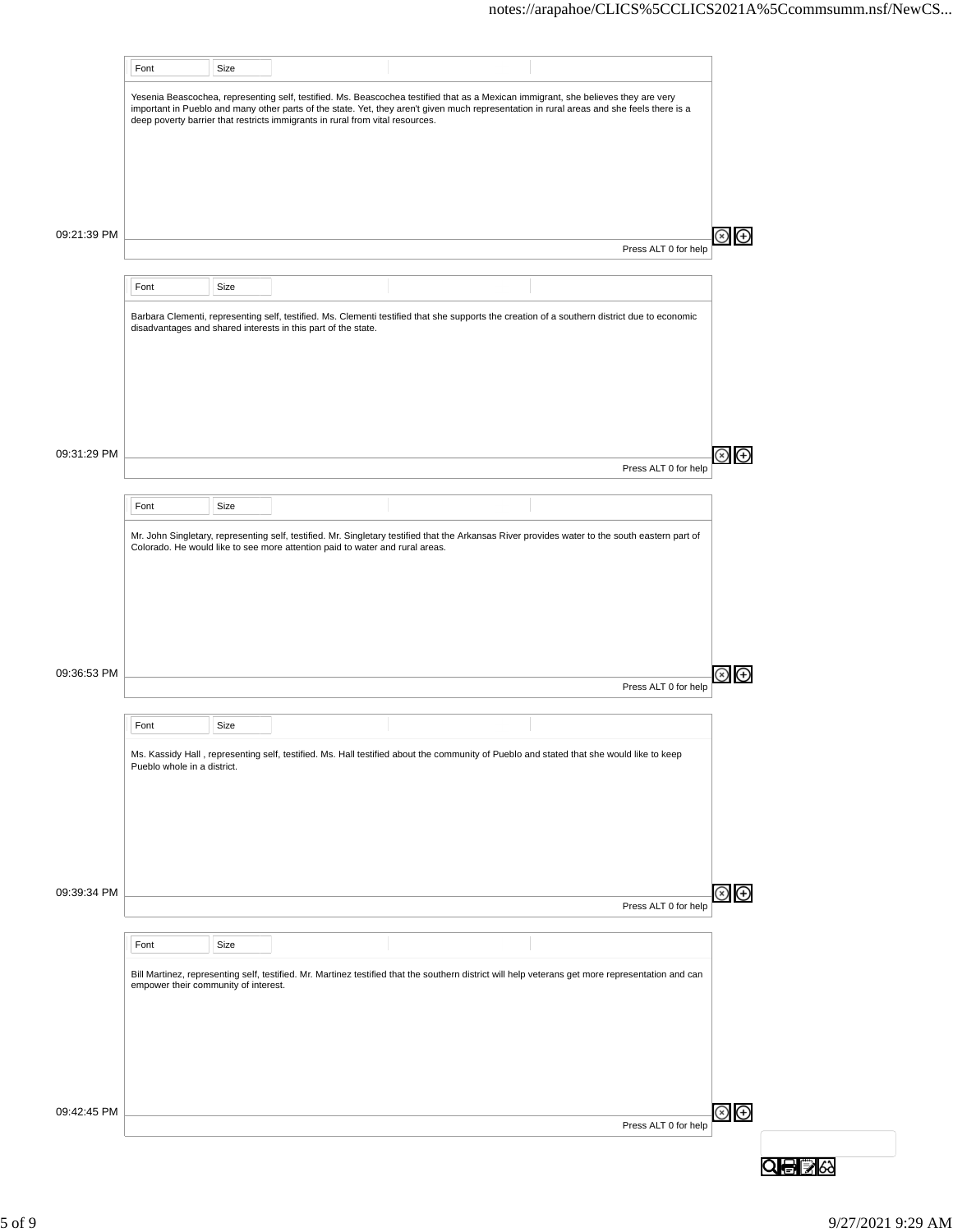|             | Font                      | Size |                                                                           |                                                                                                                                                                                                                                                                             |                      |  |
|-------------|---------------------------|------|---------------------------------------------------------------------------|-----------------------------------------------------------------------------------------------------------------------------------------------------------------------------------------------------------------------------------------------------------------------------|----------------------|--|
|             | preliminary maps overall. |      |                                                                           | Ms. Carole Partin, representing self, testified. Ms. Partin testified that she prefers the southern water basin map, but also likes the                                                                                                                                     |                      |  |
|             |                           |      |                                                                           |                                                                                                                                                                                                                                                                             |                      |  |
|             |                           |      |                                                                           |                                                                                                                                                                                                                                                                             |                      |  |
|             |                           |      |                                                                           |                                                                                                                                                                                                                                                                             |                      |  |
|             |                           |      |                                                                           |                                                                                                                                                                                                                                                                             |                      |  |
| 09:50:08 PM |                           |      |                                                                           |                                                                                                                                                                                                                                                                             | Press ALT 0 for help |  |
|             | Font                      | Size |                                                                           |                                                                                                                                                                                                                                                                             |                      |  |
|             |                           |      |                                                                           | Ms. Shaye Donohue, representing self, testified. Ms. Donohue testified that southern Colorado needs to be united in order to fight for their                                                                                                                                |                      |  |
|             |                           |      |                                                                           | water interests. She also said that there are many communities of interest that need to be represented.                                                                                                                                                                     |                      |  |
|             |                           |      |                                                                           |                                                                                                                                                                                                                                                                             |                      |  |
|             |                           |      |                                                                           |                                                                                                                                                                                                                                                                             |                      |  |
|             |                           |      |                                                                           |                                                                                                                                                                                                                                                                             |                      |  |
|             |                           |      |                                                                           |                                                                                                                                                                                                                                                                             |                      |  |
| 09:53:43 PM |                           |      |                                                                           |                                                                                                                                                                                                                                                                             | Press ALT 0 for help |  |
|             |                           |      |                                                                           |                                                                                                                                                                                                                                                                             |                      |  |
|             | Font                      | Size |                                                                           |                                                                                                                                                                                                                                                                             |                      |  |
|             |                           |      |                                                                           | Mr. Thomas McKenna, representing self, testified. Mr. McKenna testified that if you take Pueblo, El Paso, and Las Animas Counties they<br>have more population than other parts of the state. He believes they should be represented together to represent the cultural and |                      |  |
|             | historical interests.     |      |                                                                           |                                                                                                                                                                                                                                                                             |                      |  |
|             |                           |      |                                                                           |                                                                                                                                                                                                                                                                             |                      |  |
|             |                           |      |                                                                           |                                                                                                                                                                                                                                                                             |                      |  |
|             |                           |      |                                                                           |                                                                                                                                                                                                                                                                             |                      |  |
| 09:55:28 PM |                           |      |                                                                           |                                                                                                                                                                                                                                                                             | Press ALT 0 for help |  |
|             |                           |      |                                                                           |                                                                                                                                                                                                                                                                             |                      |  |
|             | Font                      | Size |                                                                           |                                                                                                                                                                                                                                                                             |                      |  |
|             |                           |      |                                                                           | Mr. Leland Swenson, representing self, testified. Mr. Swenson testified that he is concerned about rural areas, and farmers don't feel like<br>their interests are being represented. He believes a strong voice is needed in congress for rural areas.                     |                      |  |
|             |                           |      |                                                                           |                                                                                                                                                                                                                                                                             |                      |  |
|             |                           |      |                                                                           |                                                                                                                                                                                                                                                                             |                      |  |
|             |                           |      |                                                                           |                                                                                                                                                                                                                                                                             |                      |  |
|             |                           |      |                                                                           |                                                                                                                                                                                                                                                                             |                      |  |
| 09:58:20 PM |                           |      |                                                                           |                                                                                                                                                                                                                                                                             | Press ALT 0 for help |  |
|             |                           |      |                                                                           |                                                                                                                                                                                                                                                                             |                      |  |
|             | Font                      | Size |                                                                           |                                                                                                                                                                                                                                                                             |                      |  |
|             |                           |      | doesn't believe the preliminary maps make sense for the Pueblo community. | John Freeburg, representing self, testified. Mr. Freeburg testified that he would like Pueblo to be in more heterogeneous districts and                                                                                                                                     |                      |  |
|             |                           |      |                                                                           |                                                                                                                                                                                                                                                                             |                      |  |
|             |                           |      |                                                                           |                                                                                                                                                                                                                                                                             |                      |  |
|             |                           |      |                                                                           |                                                                                                                                                                                                                                                                             |                      |  |
|             |                           |      |                                                                           |                                                                                                                                                                                                                                                                             |                      |  |
|             |                           |      |                                                                           |                                                                                                                                                                                                                                                                             |                      |  |
| 10:07:10 PM |                           |      |                                                                           |                                                                                                                                                                                                                                                                             |                      |  |
|             |                           |      |                                                                           |                                                                                                                                                                                                                                                                             | Press ALT 0 for help |  |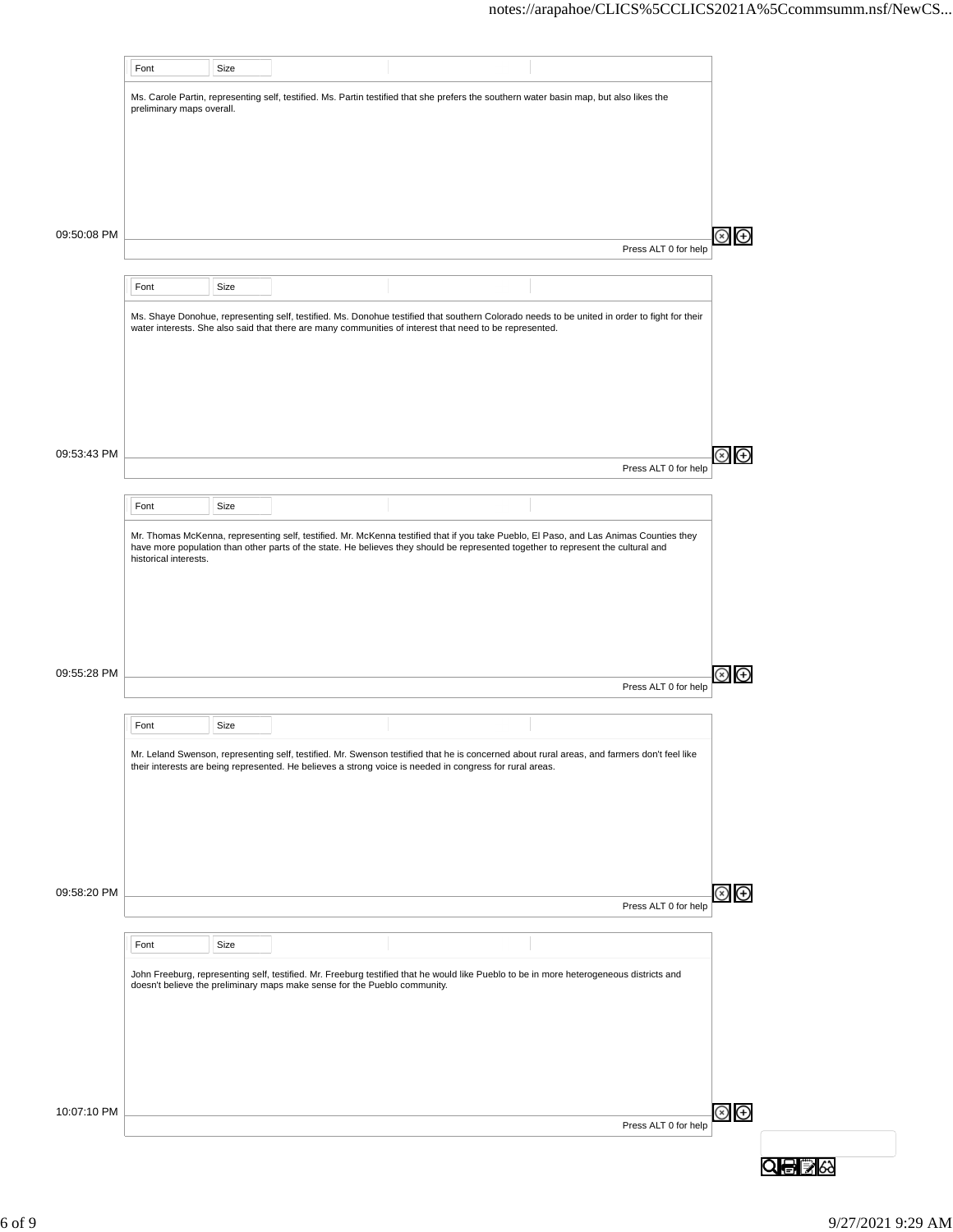|             | Font               | Size |                                                                                    |                                                                                                                                           |                      |                |
|-------------|--------------------|------|------------------------------------------------------------------------------------|-------------------------------------------------------------------------------------------------------------------------------------------|----------------------|----------------|
|             |                    |      |                                                                                    | Nick Hinrichsen, representing self, testified. Mr. Hinrichsen testified that he endorses the Colorado Southern Water Basin plan. He went  |                      |                |
|             |                    |      | on to further discuss the issues faced by the communities in the southeast.        |                                                                                                                                           |                      |                |
|             |                    |      |                                                                                    |                                                                                                                                           |                      |                |
|             |                    |      |                                                                                    |                                                                                                                                           |                      |                |
|             |                    |      |                                                                                    |                                                                                                                                           |                      |                |
|             |                    |      |                                                                                    |                                                                                                                                           |                      |                |
| 10:09:23 PM |                    |      |                                                                                    |                                                                                                                                           |                      | $\Theta$       |
|             |                    |      |                                                                                    |                                                                                                                                           | Press ALT 0 for help |                |
|             |                    |      |                                                                                    |                                                                                                                                           |                      |                |
|             | Font               | Size |                                                                                    |                                                                                                                                           |                      |                |
|             |                    |      |                                                                                    | Mr. Francis Thompson, representing self, testified. Mr. Thompson testified that he is against a southern district because it separates    |                      |                |
|             |                    |      | communities, and that he would like to Pueblo County as one state senate district. |                                                                                                                                           |                      |                |
|             |                    |      |                                                                                    |                                                                                                                                           |                      |                |
|             |                    |      |                                                                                    |                                                                                                                                           |                      |                |
|             |                    |      |                                                                                    |                                                                                                                                           |                      |                |
|             |                    |      |                                                                                    |                                                                                                                                           |                      |                |
| 10:13:06 PM |                    |      |                                                                                    |                                                                                                                                           |                      | $\circledast$  |
|             |                    |      |                                                                                    |                                                                                                                                           | Press ALT 0 for help |                |
|             |                    |      |                                                                                    |                                                                                                                                           |                      |                |
|             | Font               | Size |                                                                                    |                                                                                                                                           |                      |                |
|             |                    |      |                                                                                    | Representative Donald Valdez, representing self, testified. Representative Valdez thanked the commission and asked for representation     |                      |                |
|             | for all.           |      |                                                                                    |                                                                                                                                           |                      |                |
|             |                    |      |                                                                                    |                                                                                                                                           |                      |                |
|             |                    |      |                                                                                    |                                                                                                                                           |                      |                |
|             |                    |      |                                                                                    |                                                                                                                                           |                      |                |
|             |                    |      |                                                                                    |                                                                                                                                           |                      |                |
| 10:14:40 PM |                    |      |                                                                                    |                                                                                                                                           |                      | $\bigoplus$    |
|             |                    |      |                                                                                    |                                                                                                                                           | Press ALT 0 for help |                |
|             |                    |      |                                                                                    |                                                                                                                                           |                      |                |
|             | Font               | Size |                                                                                    |                                                                                                                                           |                      |                |
|             |                    |      |                                                                                    | Richelle Brown, representing self, testified. Ms. Brown testified about her experience in Pueblo as a medical professional and about the  |                      |                |
|             | southern district. |      |                                                                                    |                                                                                                                                           |                      |                |
|             |                    |      |                                                                                    |                                                                                                                                           |                      |                |
|             |                    |      |                                                                                    |                                                                                                                                           |                      |                |
|             |                    |      |                                                                                    |                                                                                                                                           |                      |                |
|             |                    |      |                                                                                    |                                                                                                                                           |                      |                |
| 10:16:17 PM |                    |      |                                                                                    |                                                                                                                                           |                      | $\circledcirc$ |
|             |                    |      |                                                                                    |                                                                                                                                           | Press ALT 0 for help |                |
|             |                    |      |                                                                                    |                                                                                                                                           |                      |                |
|             | Font               | Size |                                                                                    |                                                                                                                                           |                      |                |
|             |                    |      |                                                                                    | Sherry Dolce, representing self, testified. Ms. Dolce testified that the current maps don't give Pueblo and the southern part of Colorado |                      |                |
|             |                    |      | representation and that the southern district would help.                          |                                                                                                                                           |                      |                |
|             |                    |      |                                                                                    |                                                                                                                                           |                      |                |
|             |                    |      |                                                                                    |                                                                                                                                           |                      |                |
|             |                    |      |                                                                                    |                                                                                                                                           |                      |                |
|             |                    |      |                                                                                    |                                                                                                                                           |                      |                |
|             |                    |      |                                                                                    |                                                                                                                                           |                      |                |
| 10:19:13 PM |                    |      |                                                                                    |                                                                                                                                           | Press ALT 0 for help | $\circledast$  |
|             |                    |      |                                                                                    |                                                                                                                                           |                      |                |
|             |                    |      |                                                                                    |                                                                                                                                           |                      |                |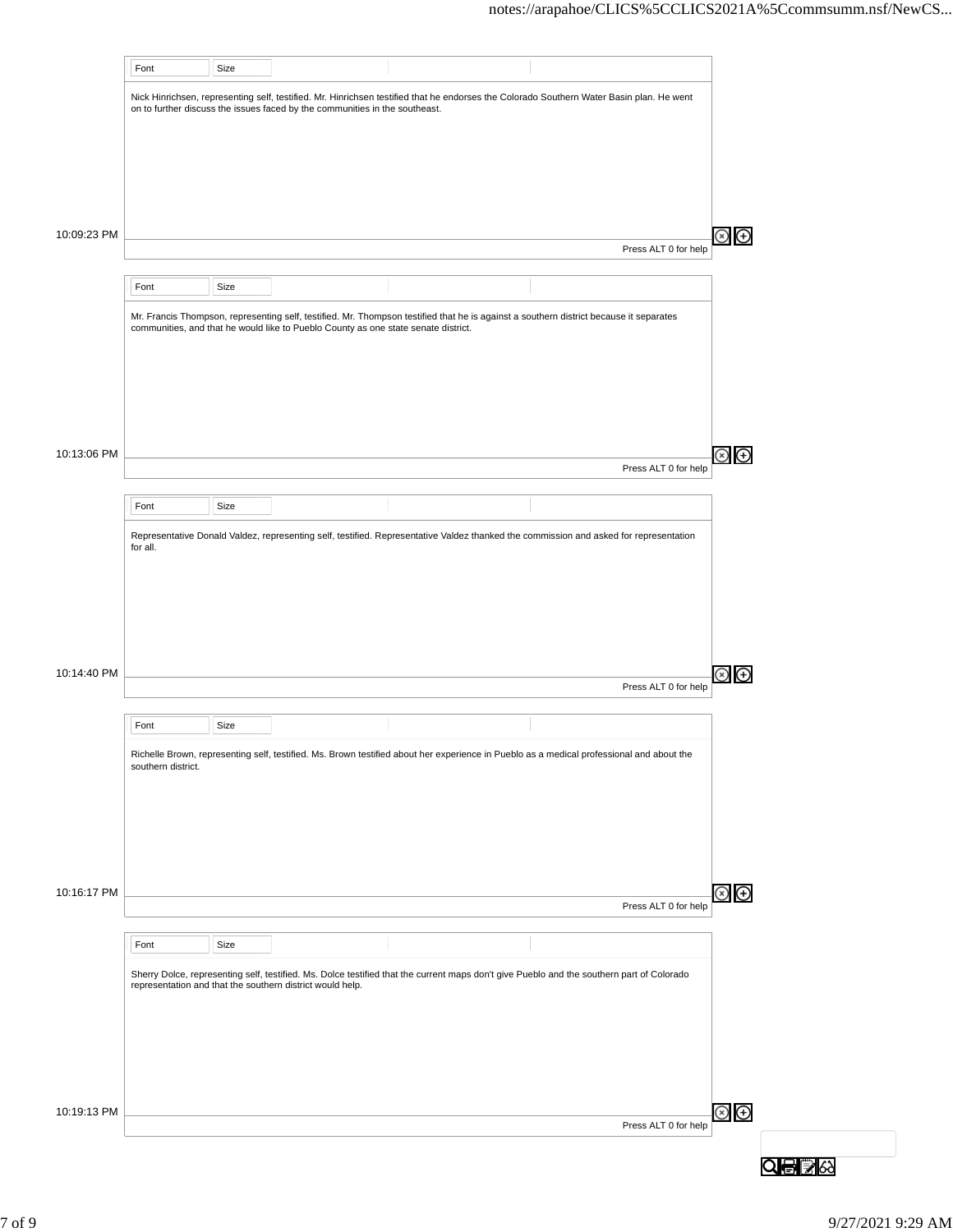|             | Font                          | Size |                                                                                                                                             |                      |               |
|-------------|-------------------------------|------|---------------------------------------------------------------------------------------------------------------------------------------------|----------------------|---------------|
|             |                               |      | Augustine Garcia, representing self, testified. Mr. Garcia said there is a terrible disparity in the community and there are disparate      |                      |               |
|             | interests between some areas. |      |                                                                                                                                             |                      |               |
|             |                               |      |                                                                                                                                             |                      |               |
|             |                               |      |                                                                                                                                             |                      |               |
|             |                               |      |                                                                                                                                             |                      |               |
|             |                               |      |                                                                                                                                             |                      |               |
| 10:23:08 PM |                               |      |                                                                                                                                             |                      | $\bigoplus$   |
|             |                               |      |                                                                                                                                             | Press ALT 0 for help |               |
|             | Font                          | Size |                                                                                                                                             |                      |               |
|             |                               |      |                                                                                                                                             |                      |               |
|             | state.                        |      | Rita Gonzalez, representing self, testified. Ms. Gonzalez testified about water issues and poor road conditions in the southern part of the |                      |               |
|             |                               |      |                                                                                                                                             |                      |               |
|             |                               |      |                                                                                                                                             |                      |               |
|             |                               |      |                                                                                                                                             |                      |               |
|             |                               |      |                                                                                                                                             |                      |               |
|             |                               |      |                                                                                                                                             |                      |               |
| 10:27:30 PM |                               |      |                                                                                                                                             | Press ALT 0 for help | $\bigoplus$   |
|             |                               |      |                                                                                                                                             |                      |               |
|             | Font                          | Size |                                                                                                                                             |                      |               |
|             |                               |      | Jayde Van Cleave, representing self, testified. Mr. Van Cleave testified that farmers and ranchers rely on each other and are a community   |                      |               |
|             |                               |      | of interest. He discussed some considerations farmers have when it comes to selling their products.                                         |                      |               |
|             |                               |      |                                                                                                                                             |                      |               |
|             |                               |      |                                                                                                                                             |                      |               |
|             |                               |      |                                                                                                                                             |                      |               |
|             |                               |      |                                                                                                                                             |                      |               |
|             |                               |      |                                                                                                                                             |                      |               |
| 10:33:13 PM |                               |      |                                                                                                                                             | Press ALT 0 for help | $\bigoplus$   |
|             |                               |      |                                                                                                                                             |                      |               |
|             | Font                          | Size |                                                                                                                                             |                      |               |
|             |                               |      | Sara Blackhurst, representing Club 20 and Pro 15, testified. Ms. Blackhurst testified that these groups have been following the equal       |                      |               |
|             |                               |      | population directive and gave their group's opinion on competitiveness, population equality, and other issues.                              |                      |               |
|             |                               |      |                                                                                                                                             |                      |               |
|             |                               |      |                                                                                                                                             |                      |               |
|             |                               |      |                                                                                                                                             |                      |               |
|             |                               |      |                                                                                                                                             |                      |               |
| 10:35:20 PM |                               |      |                                                                                                                                             |                      | $\circledast$ |
|             |                               |      |                                                                                                                                             | Press ALT 0 for help |               |
|             |                               |      |                                                                                                                                             |                      |               |
|             |                               |      |                                                                                                                                             |                      |               |
|             | Font                          | Size |                                                                                                                                             |                      |               |
|             |                               |      | Raymond Crow, representing self, testified. Mr. Crow testified that he supports the southern Colorado River Basin map. He said the he       |                      |               |
|             |                               |      | would like the district to go to the western border due to all of the connections the communities have along of the Colorado border.        |                      |               |
|             |                               |      |                                                                                                                                             |                      |               |
|             |                               |      |                                                                                                                                             |                      |               |
|             |                               |      |                                                                                                                                             |                      |               |
|             |                               |      |                                                                                                                                             |                      |               |
| 10:45:52 PM |                               |      |                                                                                                                                             |                      |               |
|             |                               |      |                                                                                                                                             | Press ALT 0 for help | $\circledast$ |
|             |                               |      |                                                                                                                                             |                      |               |